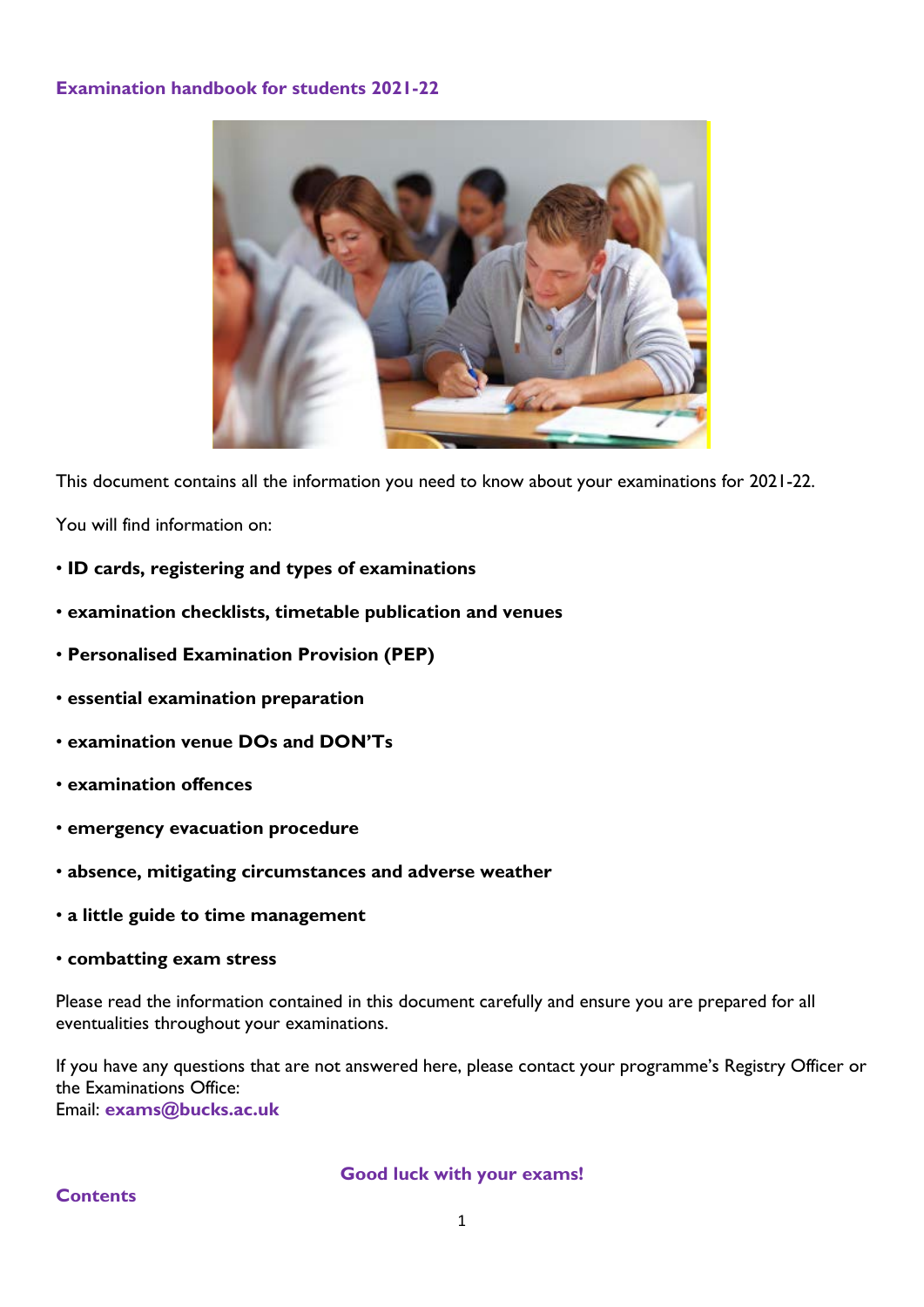### **ID cards, registering and types of examinations**

- 1. ID cards
- 2. Do I need to register?
- 3. Types of examinations

# **Examination checklists, timetable publication and venues**

- 4. Examination dates
- 5. Venues
- 6. Timetable publication
- 7. Examination student checklists before the exam and on the day

# **Personalised Examination Provision (PEP)**

8. Disability Service guidelines and procedures

# **Essential examination preparation**

- 9. Essential items
- 10. Permitted items
- 11. Non-permitted items
- 12. Valuables
- 13. Coats and bags
- 14. Revision or course notes
- 15. Calculators and dictionaries
- 16. Open book examinations

# **Examination venue DOs and DON'Ts**

- 17. Before the exam
- 18. During the exam
- 19. At the end of the exam

# **Examination offences**

- 20. Examination offences
- 21. Penalties for committing offences during examinations
- 22. Academic Misconduct regulations

# **Emergency evacuation procedure**

- 23. What to do in the case of an emergency
- 24. Recommencing the examination

#### **Illness, mitigating circumstances & adverse weather**

- 25. Absence from an examination
- 26. Mitigating circumstances (including link to form)
- 27. Adverse weather

# **Additional documents**

28. A Little Guide to Time Management 29. Combating exam stress

**Version 8 Applicable from September 2021**

**Owned by Academic Registry Approved by Quality Enhancement Committee Equality Assessment completed September 2013**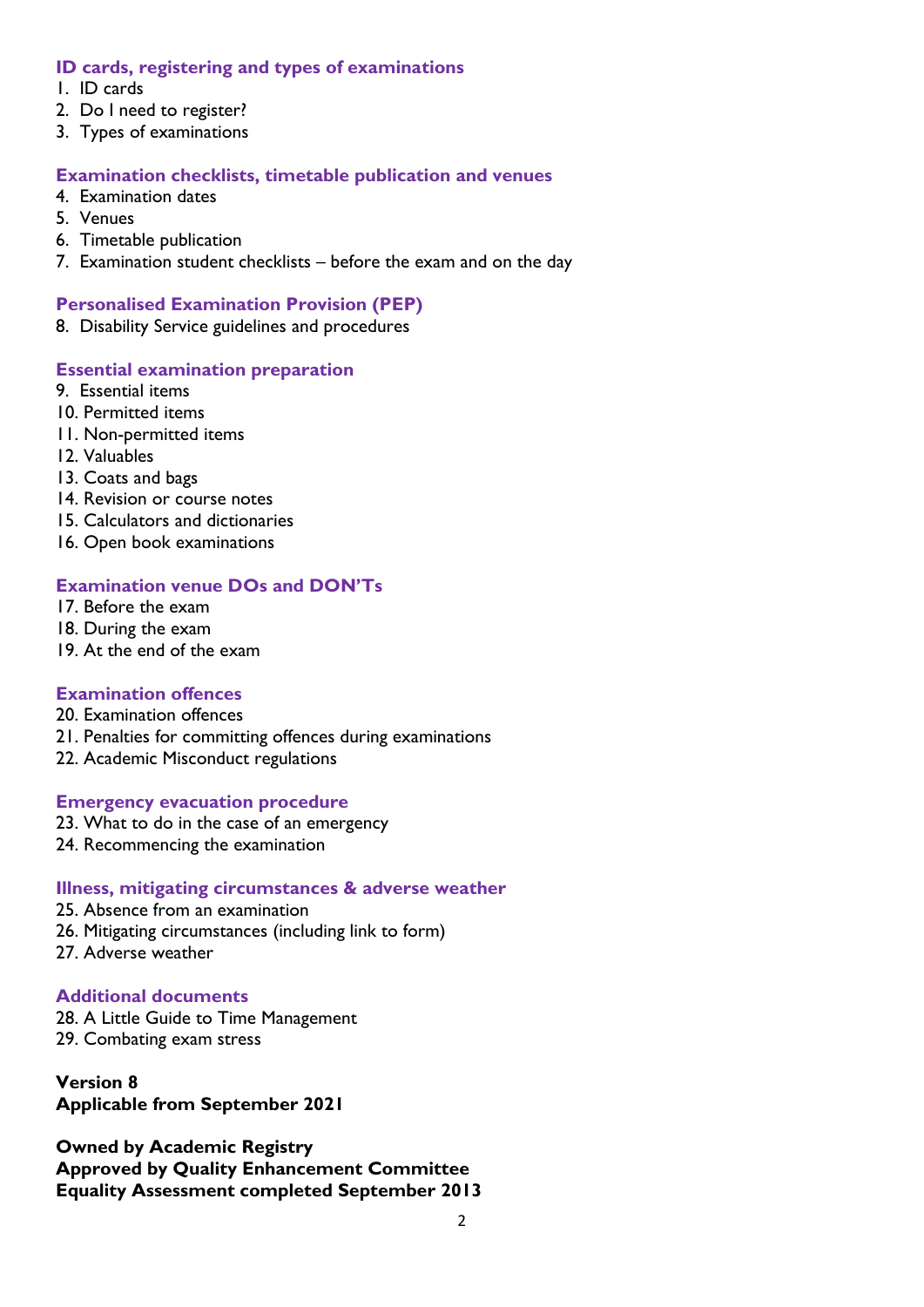If required this formal document is available in an alternative format eg Braille, tape, disc, email or a larger font size. Please **contact the Academic Registry**.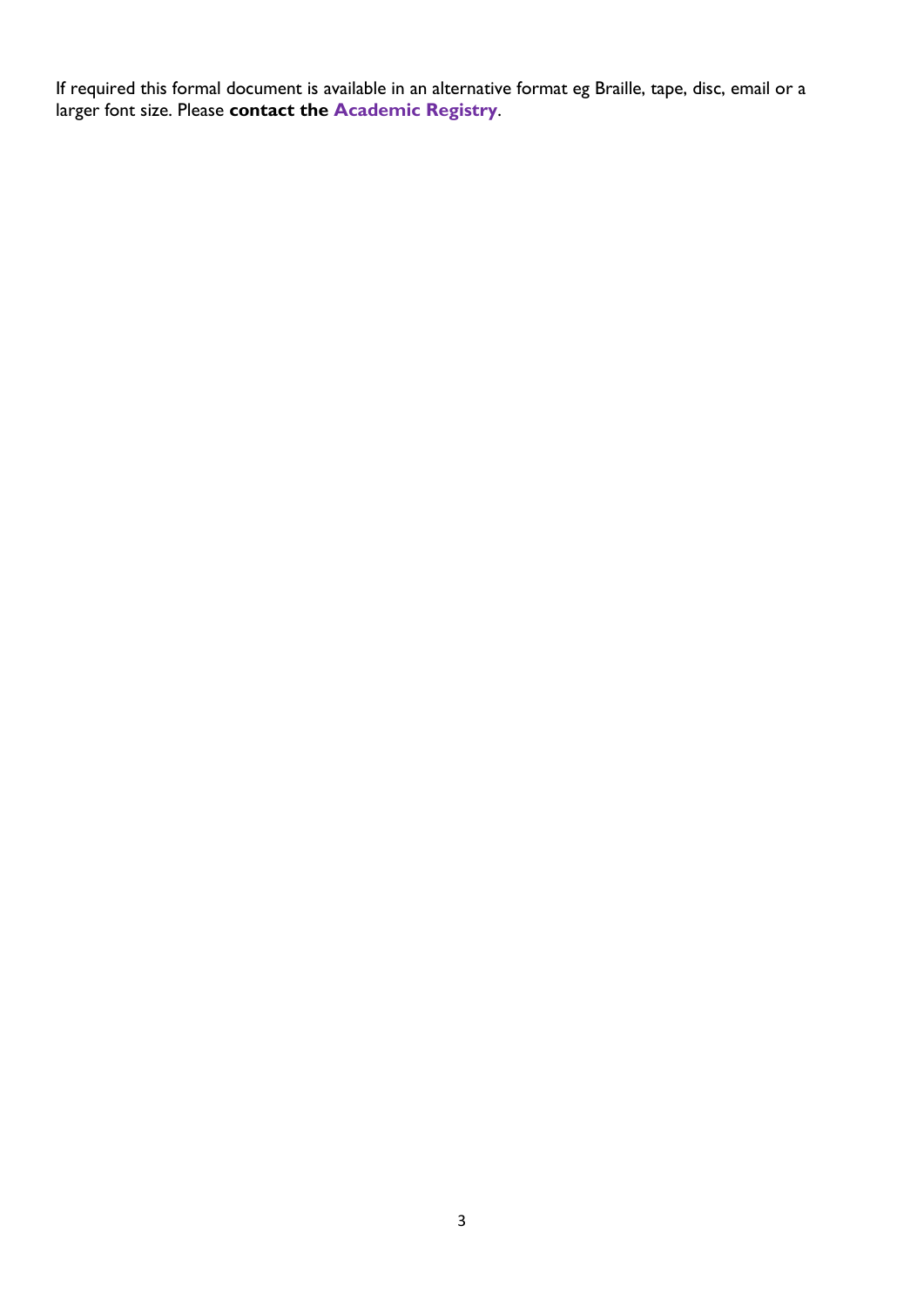## **ID cards, registering and types of examinations**

#### **1. ID Cards**

**You MUST bring your student ID card to all of your examinations in order to gain entrance to the exam venue.** Students without their ID card will NOT be permitted entry to the venue.

ID cards can be replaced at the **Main gateway reception** for a cost of £10.

#### **Don't forget you must carry your ID card at all times on campus!**

#### **2. Do I need to register?**

If you are able to **access the Blackboard ™ site** of the module, you are registered for this examination. If you do not have access, contact your programme's Registry Officer or the Registry Office as soon as possible. These details should be located in your programme handbook.

#### **3. Types of examinations**

Centrally administered examinations are normally held in January, May/June and re-sit examinations in mid-August. Currently, examinations are not normally held on Saturdays, Sundays or Bank Holidays.

Examinations for some programmes are held outside these periods. You should consult your tutor for information about the examination arrangements for your programme.

Some modules have 'time constrained assessments' (TCAs). These are assessments with an examination-type format, but which usually occur within normal class time. Module tutors will provide information about these, but it is your responsibility to ensure you attend when required you must attend at the time/date published by your tutor.

#### **Examination checklists, timetable and venues**

#### **4. Examination dates**

The University examination periods for 2021-22 are as follows:

# **High Wycombe**

- **Tuesday 25 – Friday 28 January 2022**
- **Monday 16 May - Friday 27 May 2022**

Most examinations take place between the above dates; some examinations may fall outside the main examination periods. If you are unable to attend your exams on the dates above, please contact your programme's Registry Officer immediately for help and guidance.

The University respects and whenever possible will accommodate valid reasons you may have for being unable to sit a scheduled examination; this may include personal and professional commitments and religious observances.

Please seek advice as soon as possible from your programme's Registry Officer if your schedule is affected in this way. Please note that the University reserves the right to hold examinations on such days if no alternative time is possible.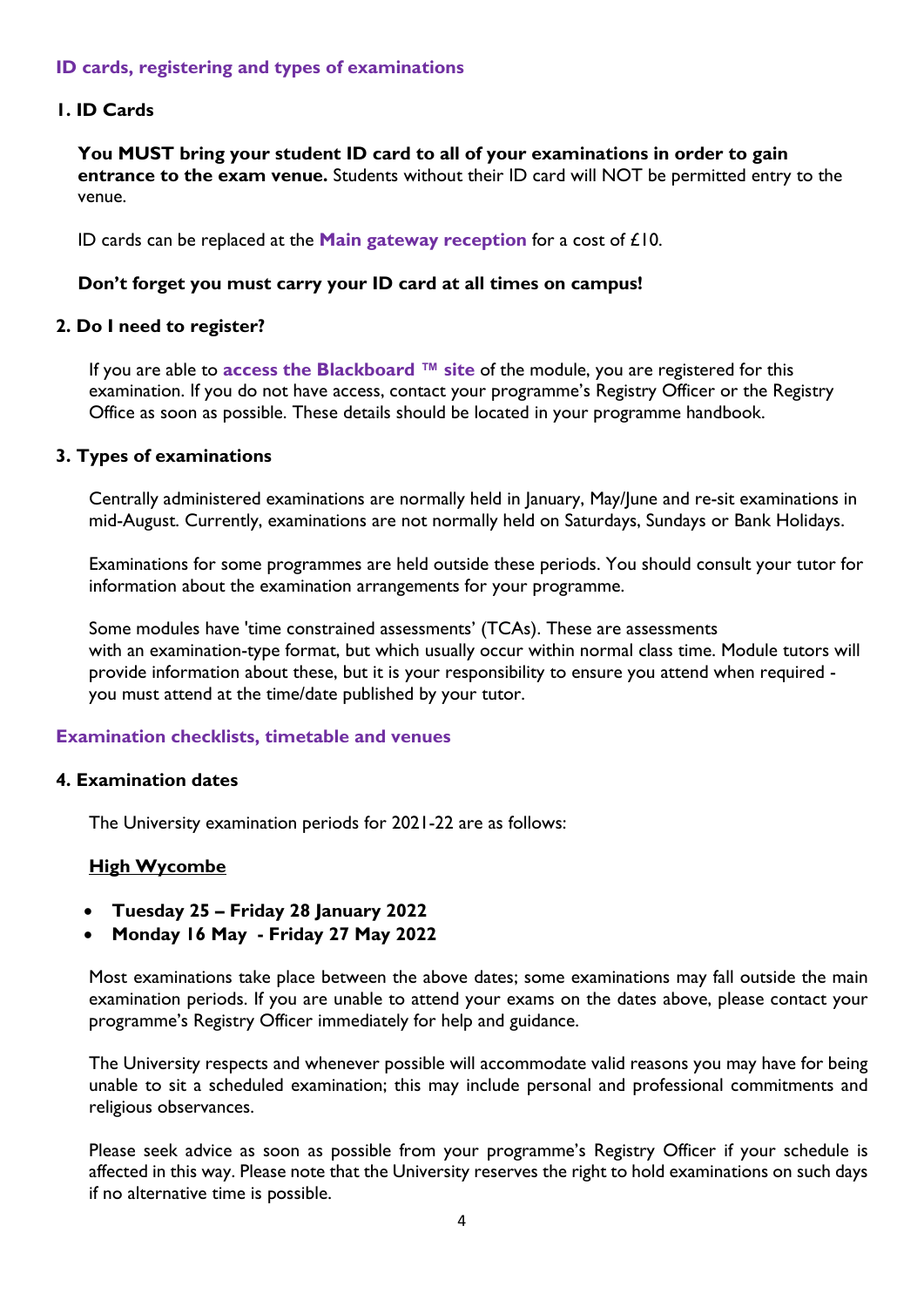# **High Wycombe Campus**

Morning examinations normally start at **9.30am**, afternoon examinations at **2pm** and evening examinations at **6.30pm**, unless otherwise indicated on the timetable (please check carefully).

### **Uxbridge Campus**

Morning examinations normally start at **10am**, afternoon examinations at **2pm**, unless otherwise indicated on the timetable (please check carefully).

### **Time Constrained Assessment (TCA)**

TCAs that are scheduled outside of the main examination periods are held on campus. Please note that some of these may be run and organised by your academic department rather than by the Examinations Office.

#### **5. Venues**

#### **Main examination days**

Most University examinations take place in the Events Hall (High Wycombe) and the Park Room (Uxbridge). Please ensure that you always check the location of your examination and plan your journey in order to arrive in good time.

You should arrive at the venue **at least 20 minutes before** your exam is due to start.

You can enter the exam venue **up to 30 minutes after** the start of the examination but **will not** be permitted any extra time.

#### **Partner Institution Examinations**

Partner Institution exams are usually held at the location where the module is taught.

#### **6. Timetable publication**

The timetables will normally be published on the exams webpage on the following dates:

- For January examinations: **Monday 6 December 2021**
- for May/June examinations: **Monday 1 March 2022**.

#### **7. Examination student checklist**

#### **Before the exam:**

- Check the location of your exam venue.
- Make sure you know how long it will take to get there.
- Set yourself a reminder/alarm to ensure you will be on time
- All stationery should be in a CLEAR plastic wallet.
- Check that there are no notes written on anything you are taking into the exam.
- Calculators will be checked by the invigilators
- Disciplinary action will normally be taken against anyone found with unauthorised notes.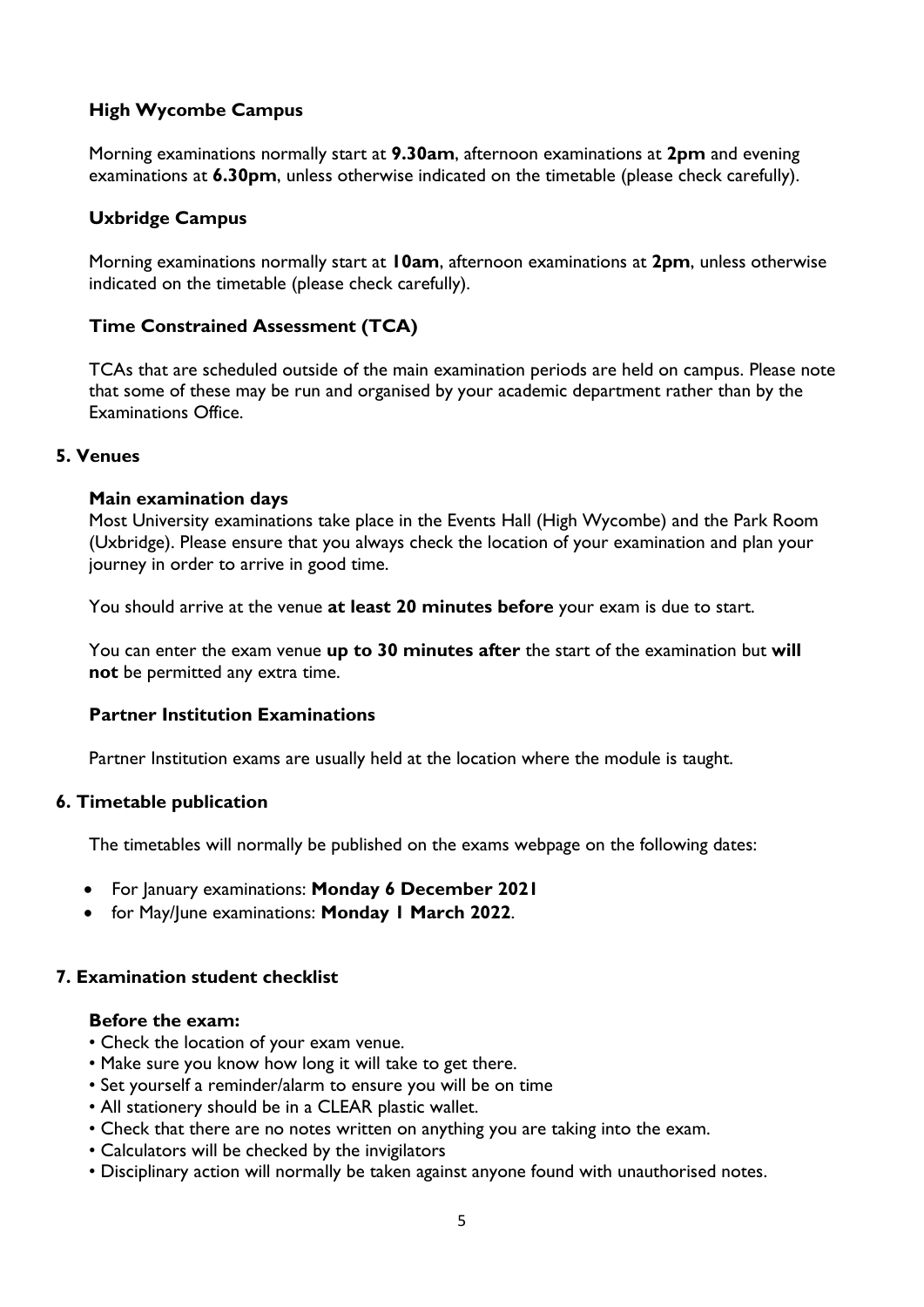• **Take your ID card to ALL exams.** If you have lost your card, go to the **Main gateway reception** for a replacement.

# **On the day:**

- Have something to eat and drink before your exam.
- Take pens, pencils, calculator, water and tissues with you. Ensure that **all items** are held in a CLEAR plastic wallet.
- Go to the toilet before your exam.
- Leave your phone or smart watch at home, or **switched off** in the plastic wallet under your seat.
- Allow plenty of time to get to venues. You will NOT be allowed into the exam venue if you arrive later than **30 minutes** after the start of the exam, for any reason.
- If you are ill on the day or unable to attend for any reason, notify your school registrar.
- **Take your ID card to ALL exams.** If you have lost your card, go to the **Main gateway reception** for a replacement.

# **Personalised Examination Provision (PEP)**

# **8. Disability Service guidelines and procedures**

We are committed to ensuring that fair and consistent practices are followed in your examinations and Time Constrained Assessments (TCAs) at the University. If you have dyslexia, physical impairment, medical condition, mental health difficulty or another disability you may be entitled to reasonable adjustments and a Personalised Examination Provision (PEP). This will provide the opportunity for you to demonstrate that you have met the criteria for progression or conferment of an award.

Reasonable adjustments for your PEP will be according to your disability evidence and agreed between you and the disability service and further to the approval of your course leader and academic quality directorate.

The PEP will need to be set up at least 6 weeks before the first examination on the University published timetable. Please note that this may be over 6 weeks before your actual examination.

To receive a PEP you must first **contact the Disability Service** for a registration appointment. You will need to bring up to date medical evidence. **This process can take a significant period of time – do not leave it to the last minute.** 

An anonymised timetable for all students with Personalised Examination Provisions will be published on the web at the same time as the main venue. You will be sent an email to alert you to its publication and location.

If you have not received any information regarding your examination, please contact your programme's Registry Officer.

If you have been emailed about your PEP and do not wish to use it, for instance, not take your examination in a separate room as agreed, then it is your responsibility to contact the **Examinations Office** as soon as possible before the start of the exam.

# **Examples of reasonable adjustments:**

**a) Extra time** – you may be entitled to one or more of the following: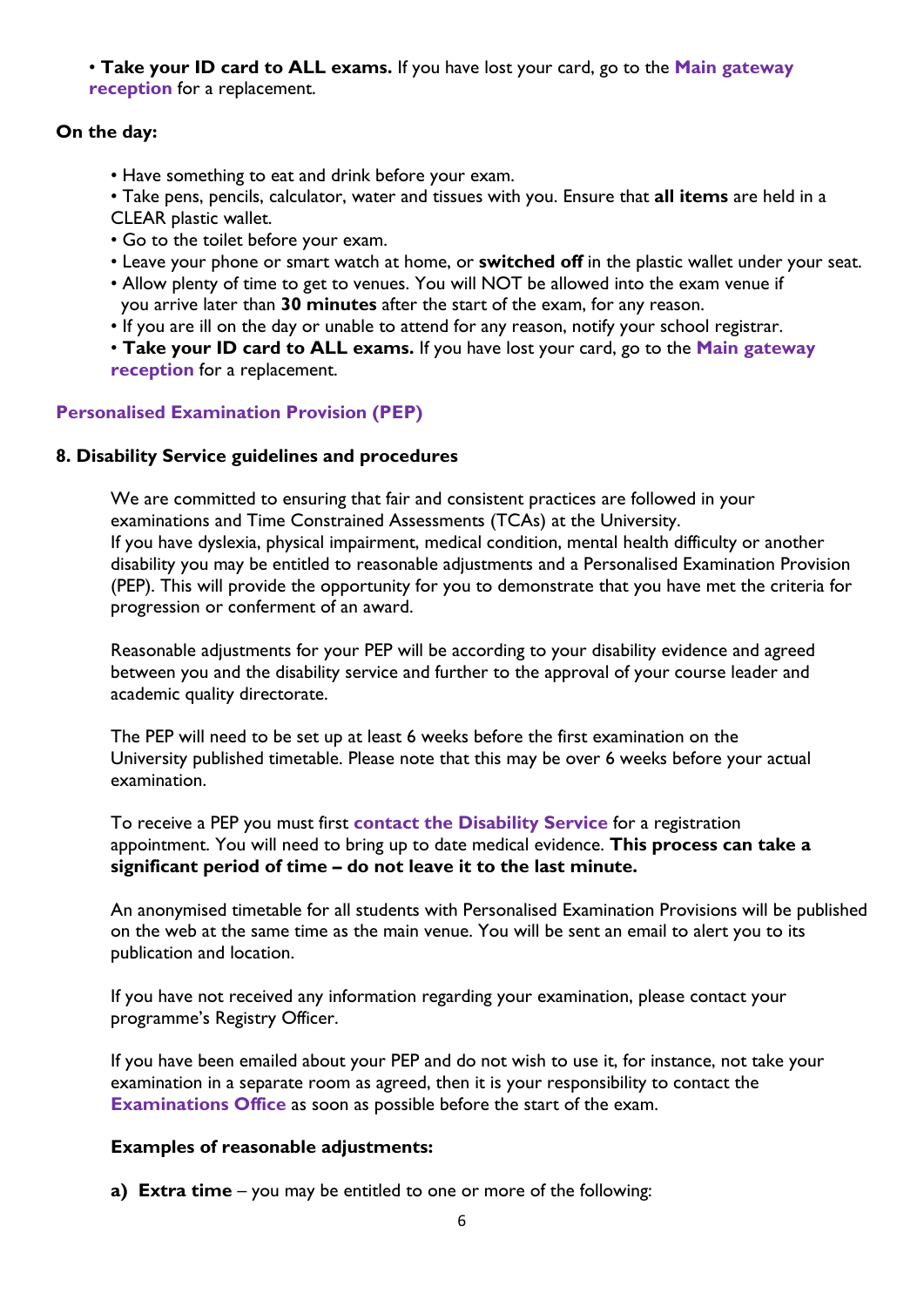- 25% extra time. For example, if you have dyslexia;
- a rest break. For example, if you have a mobility difficulty;
- other amounts of extra time/rest break;

• you will sit the examination in a separate room. This ensures you are not disturbed by others leaving the main examination room.

### **b) An amanuensis (scribe):**

• an amanuensis will write legibly and accurately exactly as you dictate;

- an amanuensis will ask you to give spellings of specialist/technical terms;
- the amanuensis must not give factual help, advice on questions to answer, in which order and when to move onto the next one;

• you will sit the examination in a separate room;

# **c) A reader:**

• the reader will read the questions as often as you request or read back your answer if you wish them to;

• the reader must not give factual help, advice on questions to answer, in

which order and when to move onto the next one;

• you will sit the examination in a separate room;

### **You should, wherever possible, be given adequate practice in the use of a reader and/or amanuensis.**

### **Exceptional reasonable adjustments**

Please **contact the Disability Service** for advice.

If you have a condition that does not require extra time or any other reasonable adjustment but may affect your exam performance (such as diabetes), you should arrive early and contact the Invigilator prior to when students are filing into the exam venue, to organise for example, agreement for special drinks such as orange juice.

# **What to take to Examinations**

# **9. Essential list:**

• **You MUST bring your student ID card to all of your examinations in order to gain entrance to the exam venue.** Students without their ID card will NOT be permitted entry to the venue

Please note: if you have lost your ID card, these can be replaced at the **Main gateway reception or Uxbridge floor 2** for the cost of £10.

• You MUST bring pens, pencils, erasers, rulers, sharpeners etc, which must be unmarked and kept in a CLEAR pencil case.

# **10. Permitted items:**

• Sealable clear plastic wallet (no larger than A4). **ALL OF THE FOLLOWING ITEMS SHOULD BE PLACED INSIDE THIS WALLET**;

• calculator (only from the Casio **fx-83** or **fx-85** range and only if permitted in that exam);

• non-carbonated water;

• smart watches (**SWITCHED OFF**);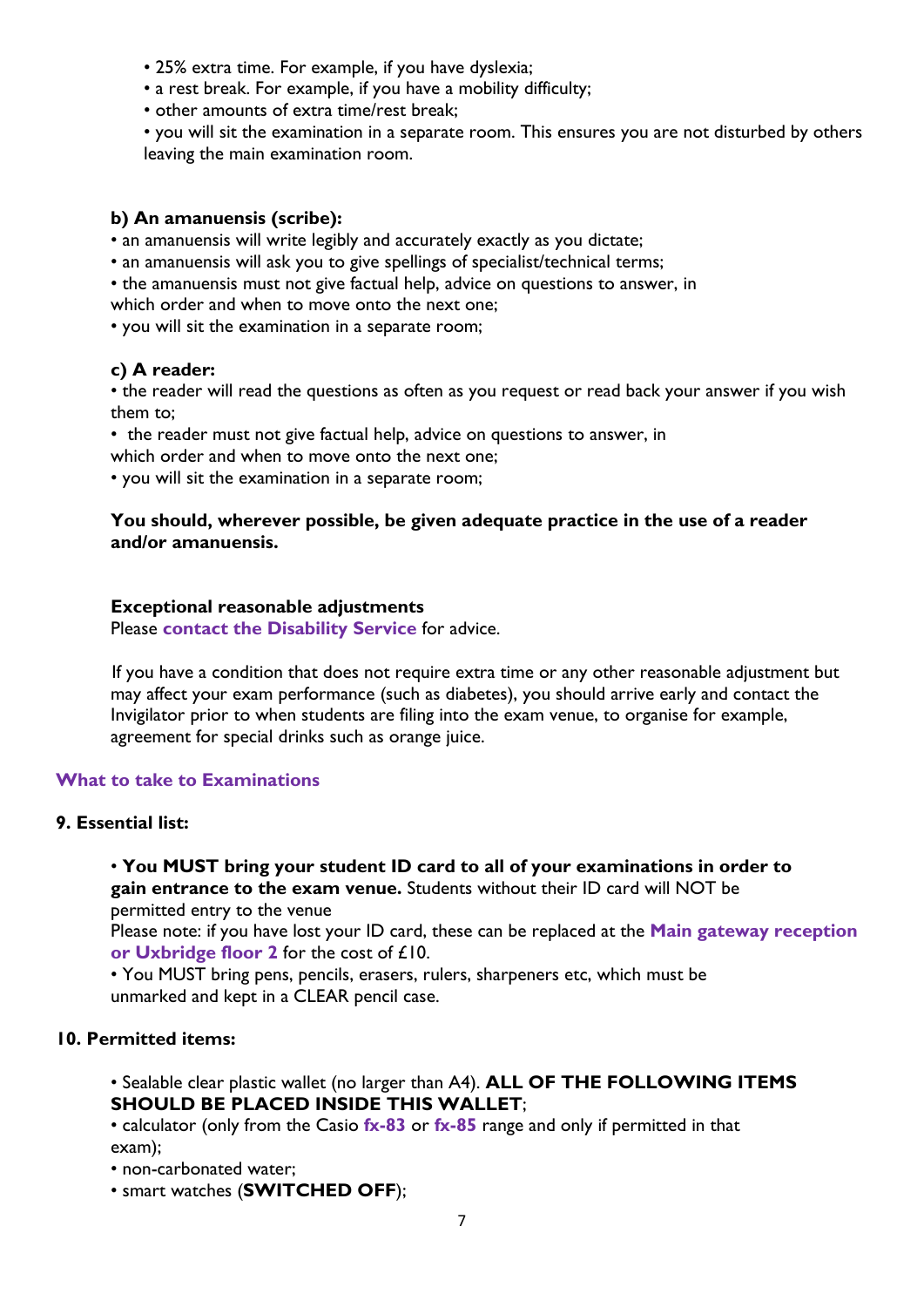- ONE mobile phone only (**SWITCHED OFF**);
- anything permissible for the particular examination paper;
- small valuable items.
- Epi-Pens and inhalers (you must advise the invigilator that you are bringing them in and you will need to administer them yourself if you need to use them

# **11. Non-permitted items:**

- Revision or course notes, books, statutes (except where approved by the examiner, this will be detailed on the front of the exam paper);
- pencil case (unless clear) all pens/pencils etc should be held in a clear plastic wallet;
- dictionaries;
- laptops, media devices, iPads, tablets, programmable watches or audio players;
- ear plugs;
- correction fluid;
- paper for rough writing (unless supplied by invigilator);
- headwear (except on religious grounds);
- all liquids except non-carbonated water.

### **12. Valuables**

Small valuable items such as one mobile phone, smart watch,wallet/purse, Oyster card etc., must be inside a sealable clear plastic wallet (no larger than A4) and then placed underneath your desk. Plastic wallets will be supplied by the University.

Any items that do not fit in a plastic wallet (e.g. laptops) must be left in the cloakroom which is unsupervised. Therefore, you are strongly advised NOT to bring items of value with you to your examinations as the University cannot accept any liability for any items lost or stolen from the venue.

# **13. Coats and bags**

**You will be required to leave your coats, jackets and bags in a designated cloakroom area as you are not permitted to wear/take them into the examination hall itself.** This area will be unsupervised so you are strongly advised not to bring valuable coats or bags to your examinations as the University cannot accept any liability for any items lost or stolen from the venue.

Where the area provided is a room this will be locked but unsupervised. The room will be open at set times during examination days for you to collect items you have left there. These times will be displayed outside the room; there will be no access at other times.

#### **14. Revision or course notes**

You are not permitted to bring ANY revision or course notes into the exam hall, unless they are specifically permitted for the particular examination. It is an examination offence to have unauthorised notes either on your person or under your desk during an exam.

# **15. Calculators and dictionaries**

No form of dictionary, English or foreign language, is allowed in the examination venue.

Calculators and drug calculation cards are only permitted in some examinations. Your module leader or department should make you aware of whether they are allowed prior to the exam period but if you are unsure then please check.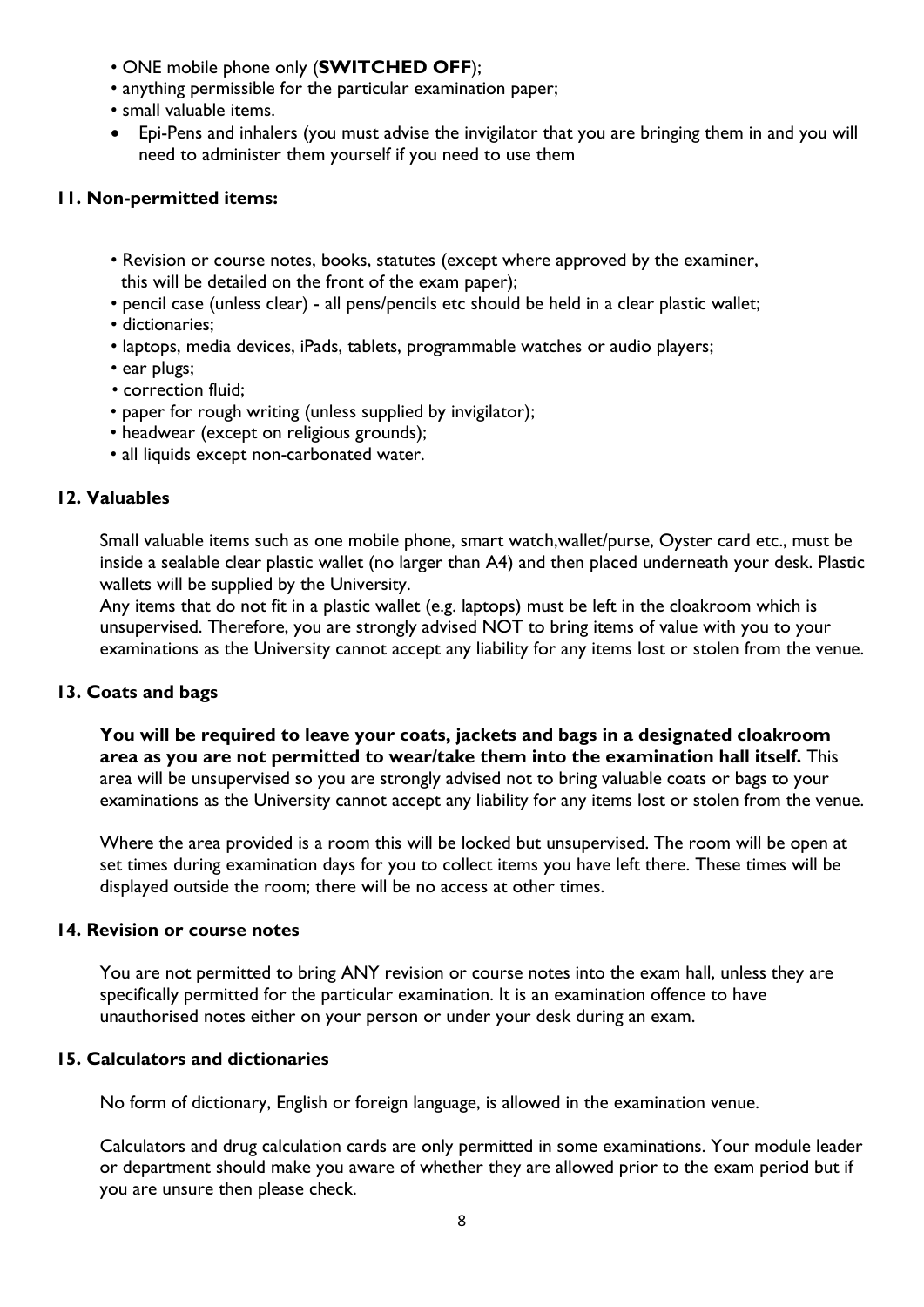Please note that you are required to purchase your own calculator or drug calculation cards, you will not be provided with one at the examination. Only non-programmable calculators are allowed in the exam venue. Mobile devices **cannot** be used as calculators.

#### **16. Open book examinations**

If the examination is classified as 'open book' you are permitted to bring written/printed materials into the examination, including written notes and textbooks that are relevant to the exam and have been approved by the module tutor.

Depending on the exam, your textbooks may be marked with written notes or highlighting, ensure you have checked the instructions for your exam. The majority of University examinations are closed book which means that you are not permitted to bring any written/printed material into the examination.

# **Examination venue DOs and DON'Ts**

# **17. Before the exam**

# **YOU MUST**

**arrive at the examination venue 20** minutes before the start of the exam;

**D** place your ID card on your desk. this will be checked by invigilators during the exam so should be clearly visible and placed face-up;

**M** mobile phones and/or electronic Devices (such as smart watches) must be switched off prior to entering the hall and placed in your plastic wallet; they must NOT be in your pockets. It is an exam offence to touch/look at a phone/smart watch in the exam hall or for a phone/smart watch to make any noise at all;

**YOU MUST NOT**

speak to other candidates once you have entered the examination venue. It is an examination offence to talk to other candidates once you are in the

 $\bullet$  sit at the desk directed by the invigilator;

 $\blacksquare$  check the front cover of the exam paper to make sure that you are taking the correct examination;

add your personal details to answer/question paper (ID Number etc) as directed on question paper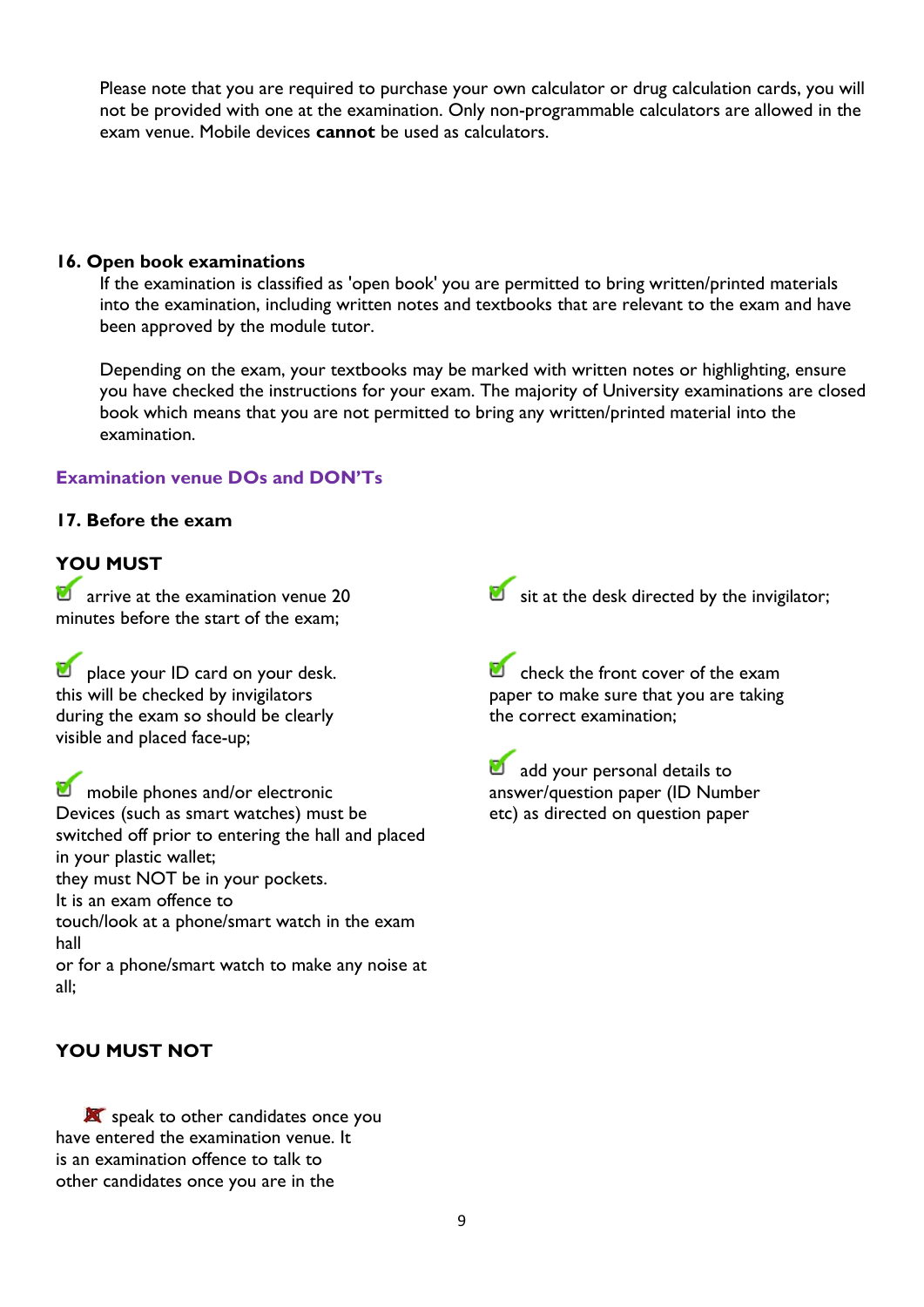exam hall. This includes before the exam has started

**X** open the question paper until told to do so. You may read the front cover of the exam paper to check the module code, title and details;

# **If you have any queries then you should raise your hand and wait for an invigilator**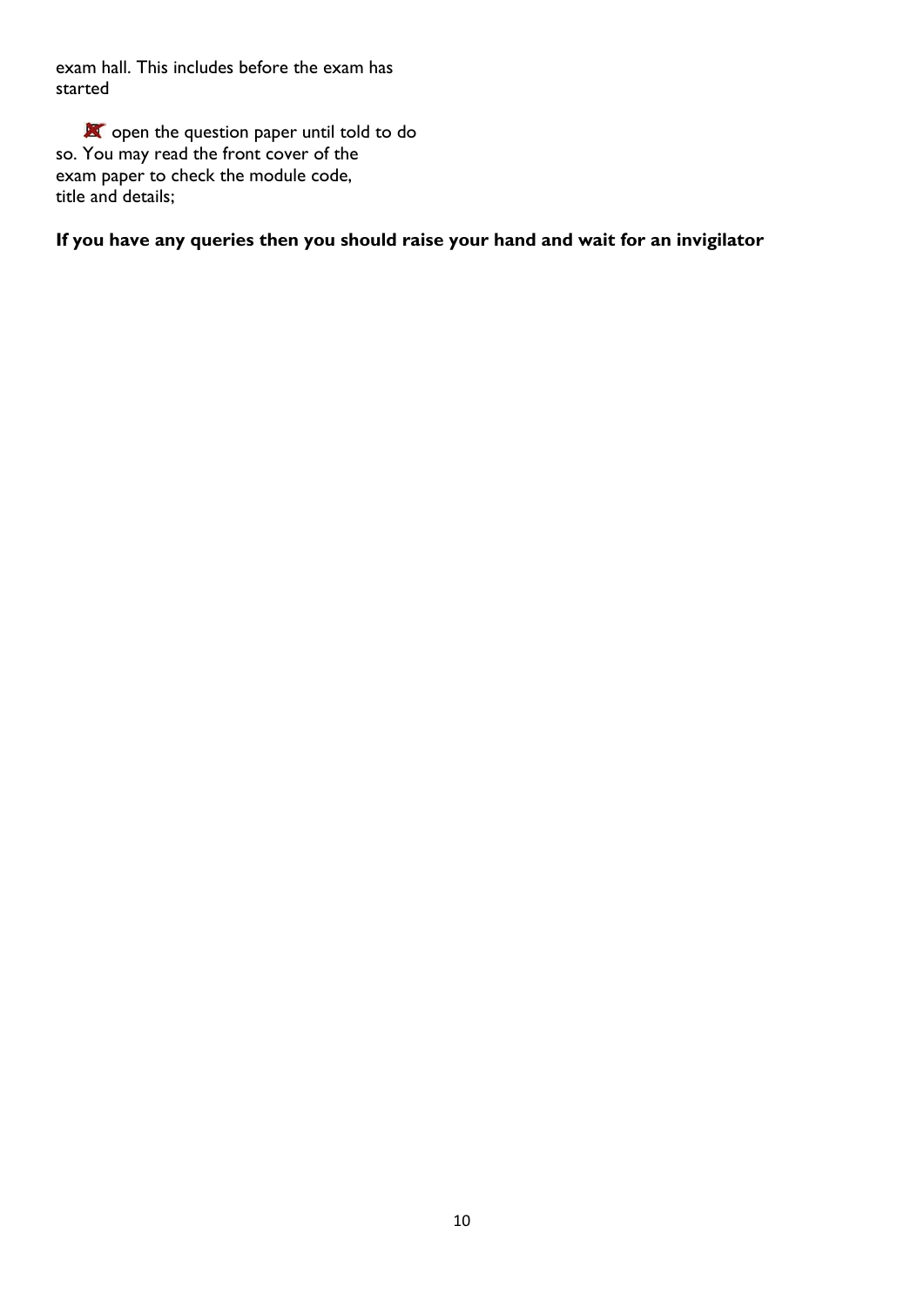# **18. During the exam**

# **YOU MUST**

**W** write clearly and in English (unless another language is specified for the exam). You must write using a pen with blue or black ink. You may also use a pencil for any diagrams, charts or graphs;

**V** you will only be permitted one answer book per examination;

do all rough work in the answer booklets provided and cross through if you do not want it marked;

# **YOU MUST NOT:**

For examinations that are **90 minutes long or less** you may not leave the exam venue.

You will not be permitted to go to the toilet in the **first 60 minutes** and/or the **last 15 minutes** of your examination, except in exceptional circumstances. If you do, you must take your student ID card with you as your details will be logged. You will be escorted by an invigilator and you may be asked to empty your pockets;

**D** raise your hand if you have a query, feel unwell or require more stationery;

**D** ensure all details have been completed and then raise your hand and an invigilator will collect your script if you wish to leave early.

**for exams longer than 90 minutes only.** If you decide to leave your exam early **(after 60 minutes and before the last 15 minutes only)** then you must ensure all details have been completed, then raise your hand and an invigilator will collect your script.

for examinations that are **more than 90 mins** you are allowed to leave the examination venue for use of the toilet. If you need to visit the toilet (**after 60 minutes** and before the **last 15 minutes** only) then you must take your student ID card with you as your details will be logged. You will be escorted by an invigilator and you may be asked to empty your pockets;

use correction fluid, tape or pens to erase work, just put a line or a cross through it;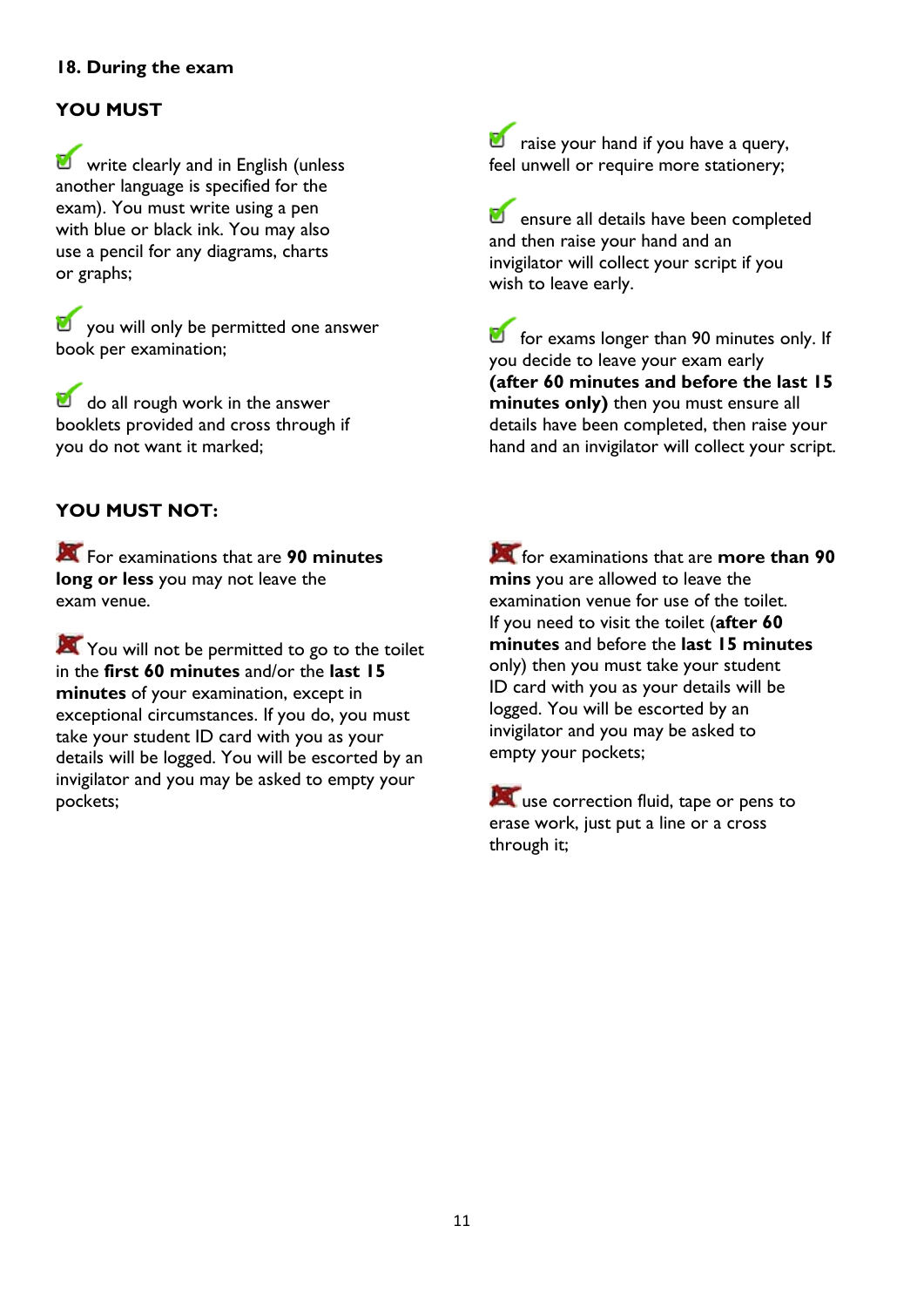# **19. At the end of the exam**

# **YOU MUST**

**D** ensure that you have completed the front page of the answer book;

*D* remain at your desk until your script has been collected by an invigilator and you have been told that you may leave;

**D** leave the examination venue quickly and quietly and remember to take your personal belongings with you.

# **YOU MUST NOT:**

continue to write after the exam has finished. It is an examination offence to continue to work after the announcement has been made, you must stop writing immediately;

take the exam paper, any used or unused answer booklets with you

disturb other students who are still working. It is an academic offence to talk inside the exam venue

talk until you are well away from the examination venue - you should be aware that other exams may be continuing.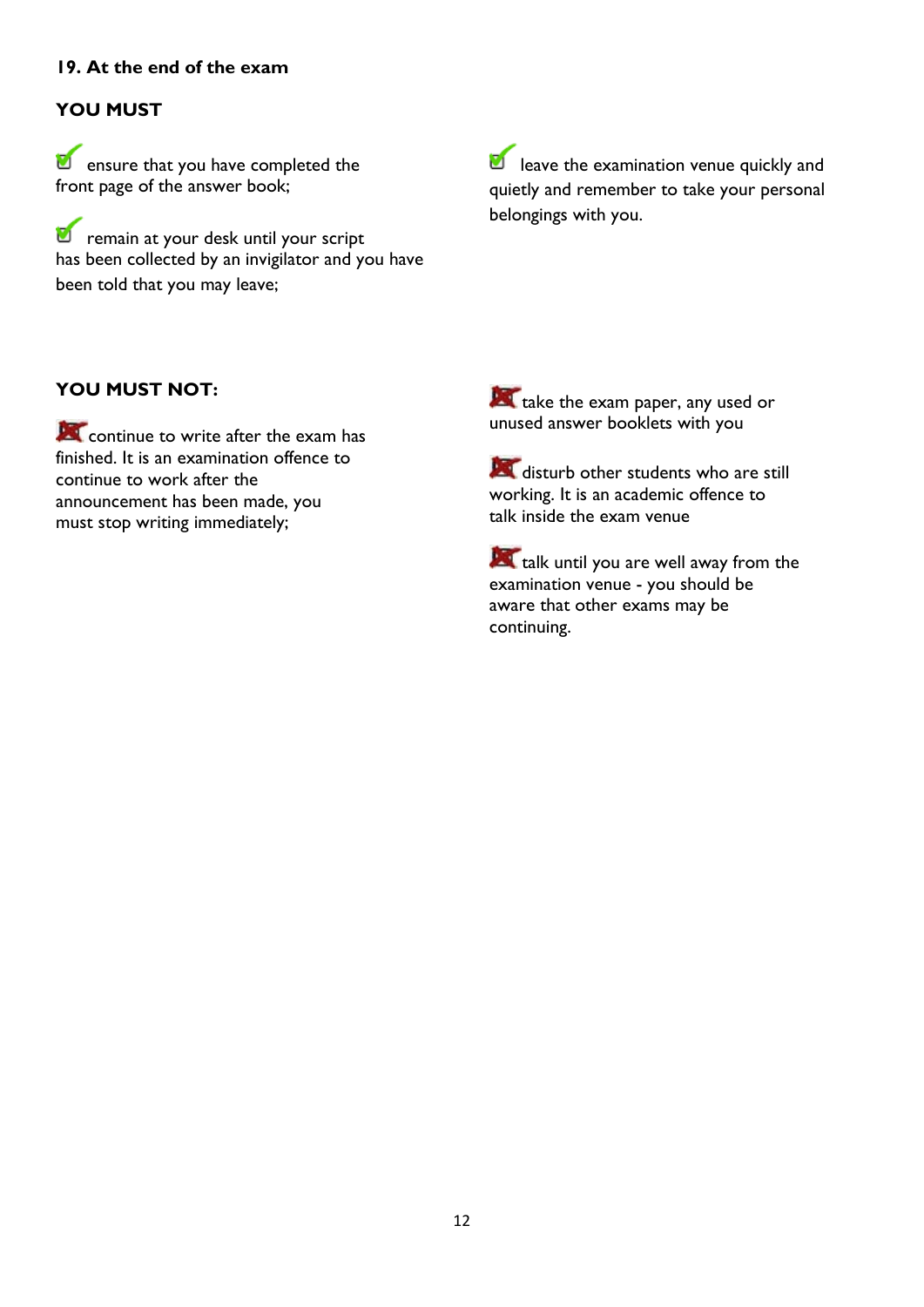# **Examination offences**

### **20. Examination offences**

Examples of examination misconduct include the following:

- having unauthorised items either on your person, underneath your desk, in the examination hall or in the toilets;
- cheating, attempting to cheat or assisting another candidate to cheat;
- opening the exam paper before the exam has started;
- writing anything on the examination stationery other than the information requested

(i.e. candidate number, module code, exam title etc) before the exam has started; • having writing on any part of your body or added to your clothes;

• talking or attempting to communicate with any other students whilst in the exam hall (including after your exam paper has been collected);

• removing any used or unused answer books, exam papers or any other examination stationery from the examination venue, even temporarily;

• having a mobile phone or a smart watch that makes any noise at all during the exam or that is not switched off when in the examination venue, or having a mobile phone/ smart watch on your person at any time during the examination, including when in the toilets;

• leaving the venue during the first 60 minutes of the examination or during the last 15 minutes of the examination (unless instructed to do so);

• continuing to write after the examination has ended;

• ignoring or disobeying any other instructions given by an invigilator or member of the Examinations Office.

#### **21. Penalties for committing offences during examinations**

Examination offences are taken very seriously. Penalties for offences committed during examinations include (but are not restricted to) the following:

- expulsion from the University;
- failure of the examination or of the whole module with capped marks for any permitted referral attempts;
- proven misconduct may lead to loss of accreditation from professional bodies;

#### **All examination offences will be reported to the Academic Registry for further investigation.**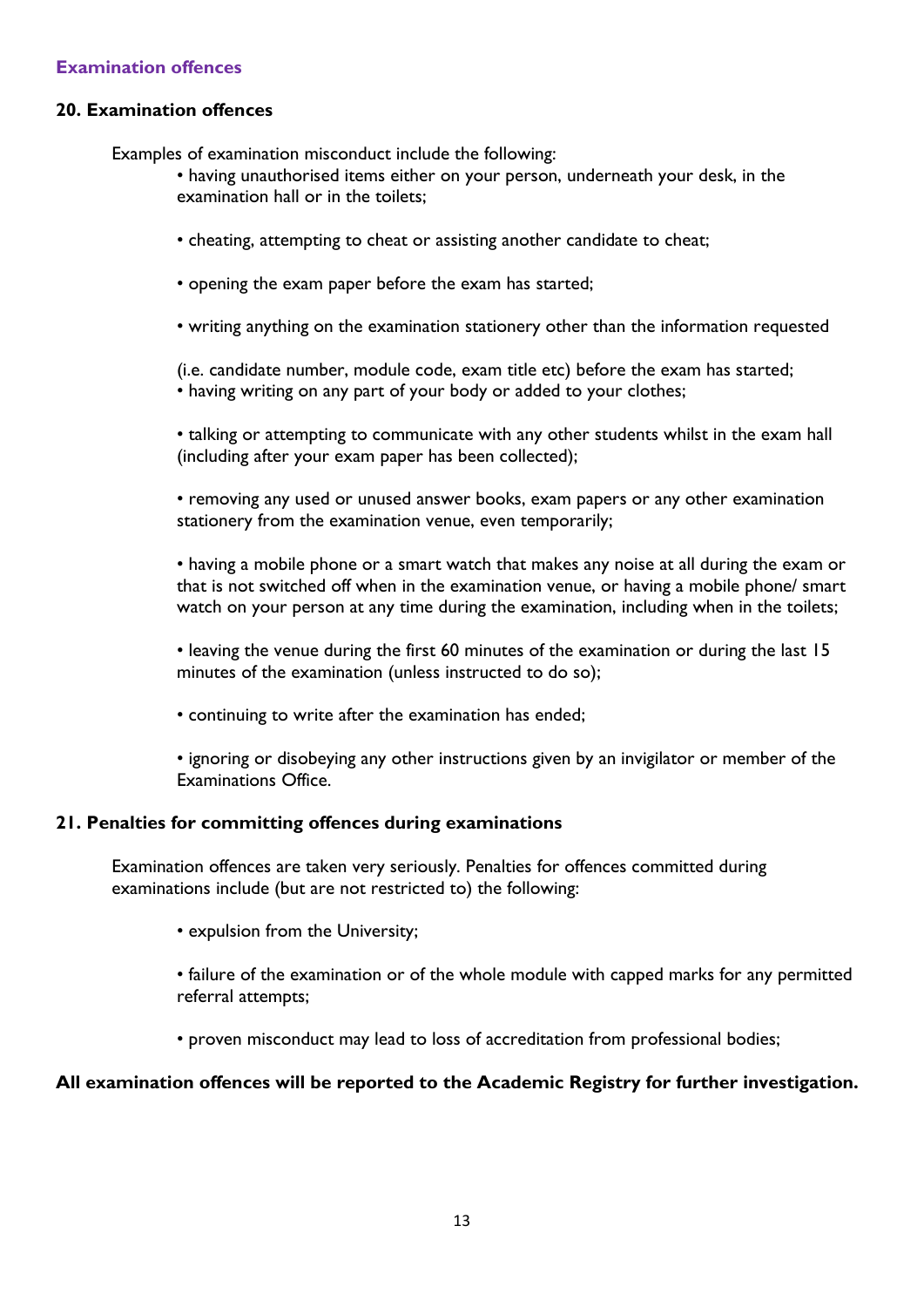### **22. Academic Misconduct regulations**

Please read the following for more information concerning the Academic Misconduct regulations relating to examinations: [https://www.bucks.ac.uk/sites/default/files/2021-07/academic-integrity-policy.pdf.](https://www.bucks.ac.uk/sites/default/files/2021-07/academic-integrity-policy.pdf)

\* If this PDF document will not open in your browser, right click and save to your desktop.

### **Emergency Evacuation Procedure**

#### **23. What to do in the case of an emergency**

In the event of a fire alarm or other emergency situation, you must stop writing, remain in your seat and await instructions from the invigilators. You should remain silent in order that all instructions can be clearly heard by all candidates.

#### **24. Recommencing the examination**

Wherever possible, examinations will recommence after an emergency evacuation and you should therefore be prepared for this situation.

On re-entering the examination hall, you will be instructed to draw a line under your work in order to indicate to the examiners the point at which the examination was disturbed. If at all possible, the full remaining examination time will be given but this will depend on the length of the disruption. Further information regarding this will be announced prior to the recommencing of the examination.

Examination scripts will be marked according to the standard procedures although examiners will be fully informed of the nature, length and severity of the disruption. Please note that these circumstances will also automatically be taken into account by the Board of Examiners so you do not need to take any further action.

#### **Absence, Mitigating Circumstances & Adverse Weather**

#### **25. Absence from examination**

If you are unable to sit your examination for any reason, contact your programme's Registry Officer who will be able to advise you regarding mitigating circumstances.

The University respects and whenever possible will accommodate valid reasons you may have for being unable to sit a scheduled examination. This may include unavoidable personal and professional commitments and religious observances (but not holidays). Please seek advice as soon as possible from your programme's Registry Officer if you are affected in this way. Please note that the University reserves the right to hold examinations on such days if no alternative time is possible.

#### **During an examination**

If you start an examination but are unable to complete it due to illness or other good cause then you should notify the invigilator who can then record this for any potential mitigating circumstances claim. You should then get an official medical certificate that covers the day of the examination. Contact your programme's Registry Officer who will be able to advise you regarding mitigating circumstances.

### **After an examination**